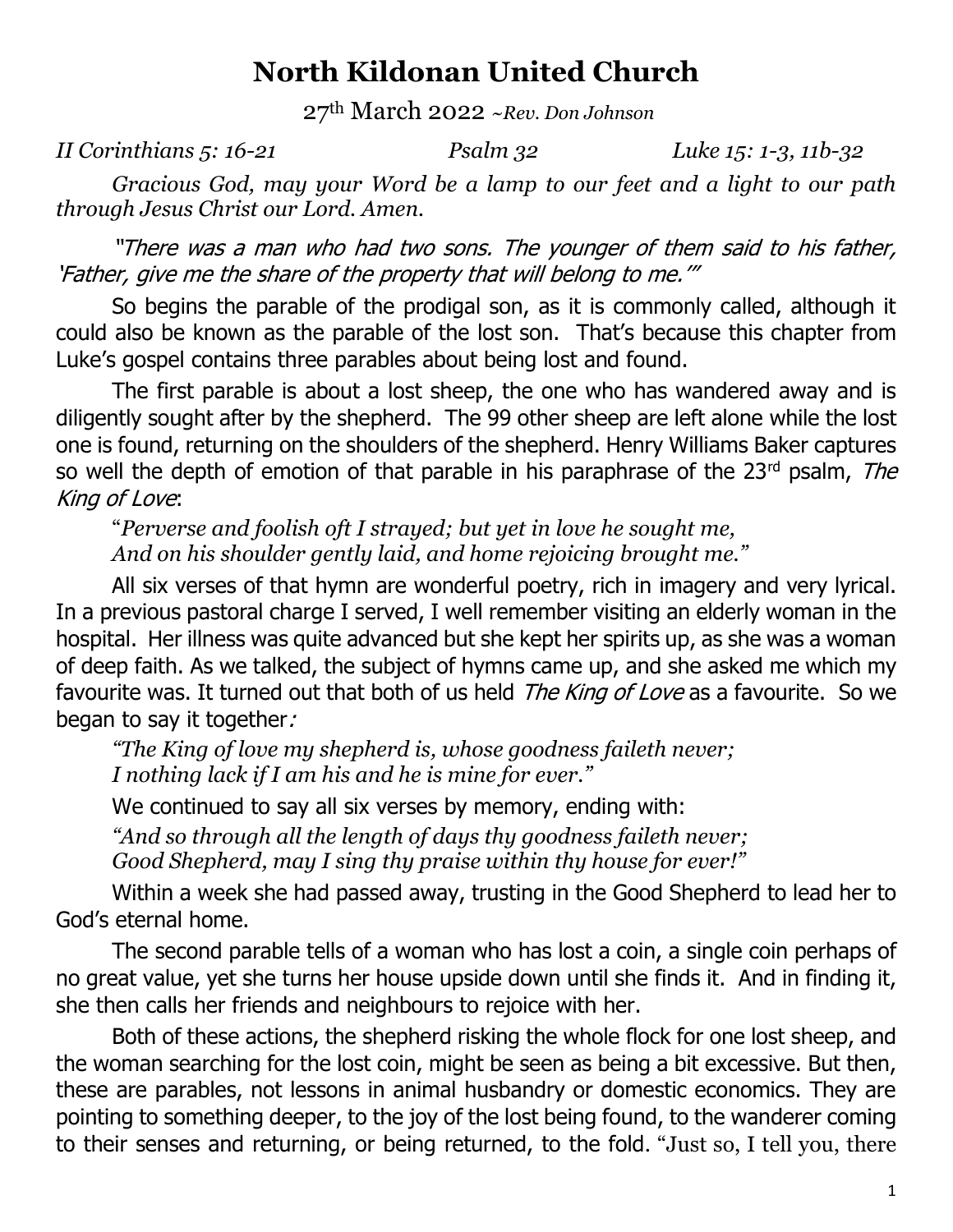will be more joy in heaven over one sinner who repents than over ninety-nine righteous people who need no repentance" is the conclusion of the lost sheep parable.

Brendan Byrne writes this in his commentary entitled The Hospitality of God. *"Heaven, that is, God and the entire heavenly court, rejoices over one sinner who repents more than over 99 who have no need of repentance. Why? Because God is crazy with love over each individual human being and rejoices exuberantly over finding one that had been lost in the death that is sin. Jesus' celebration of joyful meals with repentant sinners simply enacts on earth that exuberant heavenly joy. At stake then is the image Jesus' critics have of God."*

Finally, we have the third parable, the one we heard this morning, of the two sons and the father. This is supremely a parable that speaks of the amazing, passionate, forgiving love God has for each of us. In this parable the father never gives up on his wayward son, never stops scanning the horizon for some indication that his son has come to his senses and is returning home. As Luke puts it so beautifully:

"But while he was still far off, his father saw him and was filled with compassion; he ran and put his arms around him and kissed him. Then the son said to him, "Father, I have sinned against heaven and before you; I am no longer worthy to be called your son." But the father said to his slaves, "Quickly, bring out a robe—the best one—and put it on him; put a ring on his finger and sandals on his feet. And get the fatted calf and kill it, and let us eat and celebrate; for this son of mine was dead and is alive again; he was lost and is found!" And they began to celebrate."

John Newton echoes the emotion of this passage so well: *"Amazing grace, how sweet the sound that saved a wretch like me! I once was lost, but now am found, was blind but now I see."* One can only imagine the bewilderment, relief and joy of the prodigal being welcomed home so lovingly.

And what of the other son, the loyal, faithful, never caused anyone any bother son, the one who kept the farm going while his brother lived the high life in the city. This is no happy day for him, and he is scandalized at the excess of the celebration. After all, he never got a fatted calf to help celebrate with his friends, never even got a young goat. He never asked for anything, yet this younger brother, this embarrassment to the family name, asked for everything, including his share of the inheritance, which he wasted away in no time. Now the family are celebrating this guy's return! Hardly fair, certainly not just. No wonder the older brother is angry.

All the father can say in response to the expressed anger is this:

"Son, you are always with me, and all that is mine is yours. But we had to celebrate and rejoice, because this brother of yours was dead and has come to life; he was lost and has been found."'

If we were in a study group instead of a worship service, what thoughts might come to mind about this parable? What do you think of the younger son who squanders his inheritance and after some truly rough living returns home, seeking forgiveness?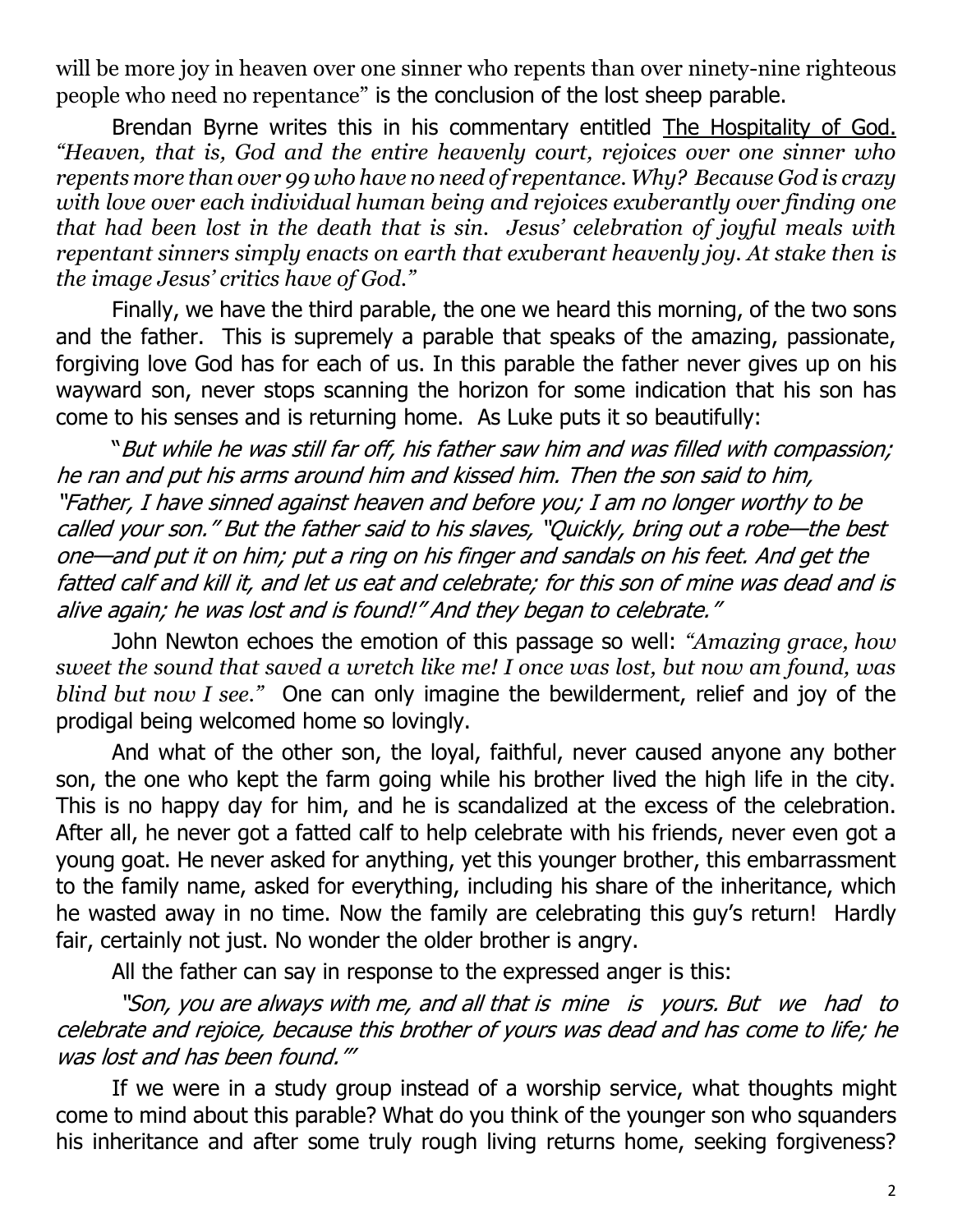What do you think of the dutiful older son, the faithful one who stayed on the farm and seems to have never had any fun? And what do you make of the father, the one who gave the younger son his inheritance yet never stopped loving and looking for his wayward son?

We began today's gospel reading this way: "*Now all the tax-collectors and* sinners were coming near to listen to Jesus. And the Pharisees and the scribes were grumbling and saying, 'This fellow welcomes sinners and eats with them.' So Jesus told them this parable."

The gospels tell us that the religious authorities of the day were quick to find fault with Jesus, sure that he was misleading the people and encouraging them to abandon their customs and practices. This Jesus seemed to reject the rules, and he clearly didn't know what company to keep. Respectable people don't associate with sinners, let alone sharing meals with them. Yet Jesus did and he welcomed the opportunity.

Perhaps Jesus had the Pharisees and scribes and others of their ilk in mind when he described the attitude of the older son. People for whom the observance of the law was more important than the realities, the occasional victories, the happy events of ordinary life. People who cannot see the joyous occasion it is when the lost are found, when those who have gone their own way repent and return to the family of God.

This parable is all about extravagance, the extravagant love of God as portrayed in the father who spares no expense to celebrate his love for his son, for the return of his lost son to the family.

Back in my seminary days, one of our professors said that he believed that whenever we profess our belief in God, God's heart is touched. Whenever we say "I believe in God, the Father almighty, creator of heaven and earth" the heart of God skips a beat, as it were.

Such is the love, the passion God has for creation, for all of us within creation.

In his commentary on this passage Tom Wright offers this, and I believe it's worth hearing.

He begins: "We just had to have a party!"

Then continues: "That's the main point of the story. Jesus had been challenged about the parties he was having, and the company he was keeping at them, and he responded with this spectacular story. Let's go to one of those parties and see what it was all about.

We sneak in at the back and find things already in full flow. A bit of a rough crowd, it seems-the sort of people you'd probably avoid in the street, some of them scruffy, some of them a bit too suspiciously well dressed. (How could they afford clothes like that?). Somebody's obviously been hard at work cooking, because there are delicious smells coming from a back room and people keep emerging from the kitchen with more dishes. And there are flagons of wine and everyone is helping themselves….and in the middle of it all we spot Jesus himself, relaxed and easy, reclining as people did on a